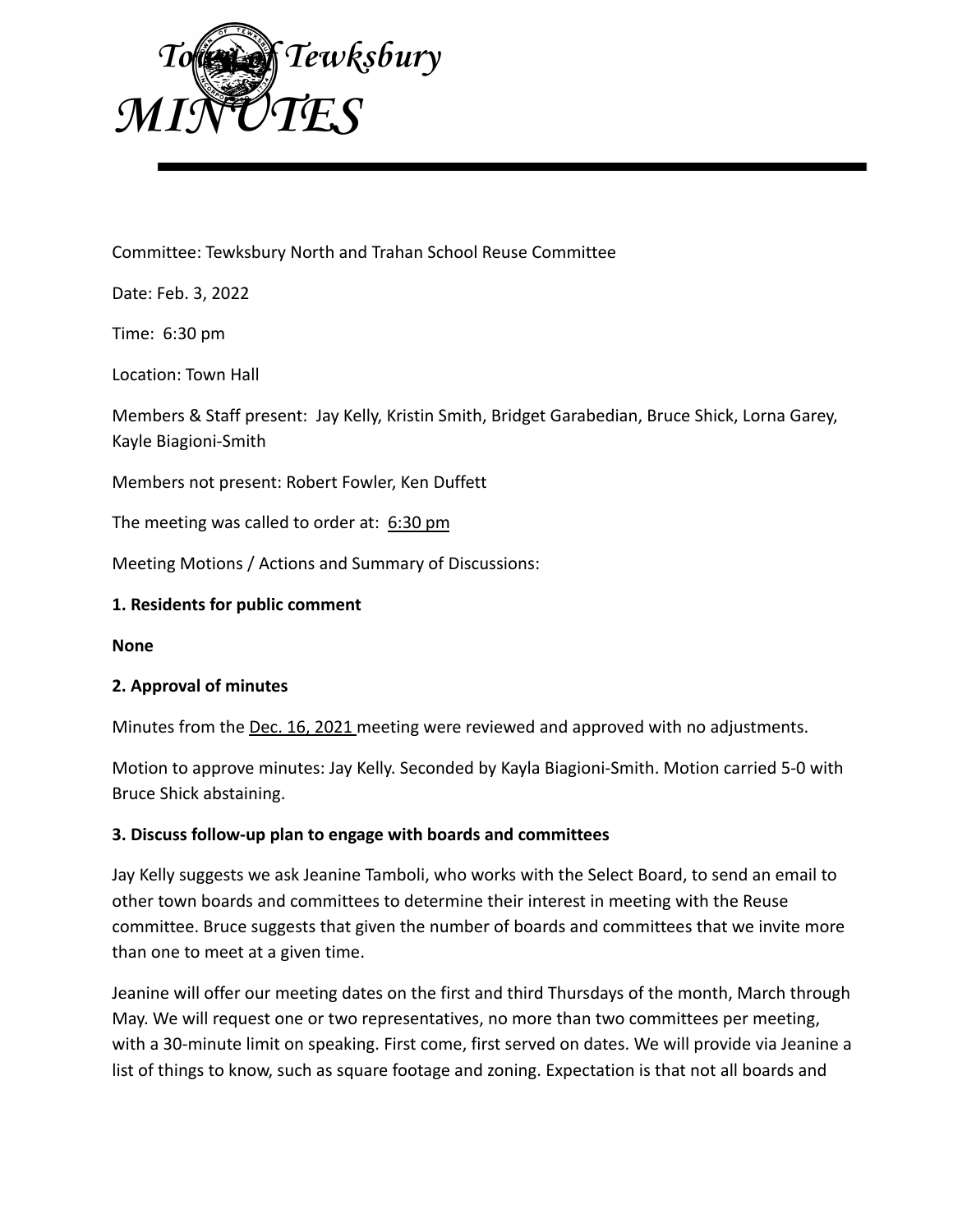committees will wish to come in person. We will provide an option for written commentary and for individuals to join us via WebEx.

We will summarize the outcome of discussions and present them in our minutes on an ongoing basis.

Jay to provide bullets, Kristen and Lorna to produce a letter for Jeanine.

The focus will be on boards and committees first, then residents at large. We will take the structured feedback from our board and committee meetings to provide structure to the resident feedback sessions. We will use June to prepare with Alexandra Louder a survey to field to residents. We will also consider visioning boards and sessions at the library and other venues during the summer. Aim is to roll out a survey in mid-August. We will place a strong focus on resident feedback between Sept. and Dec.

Survey should seek to prioritize possible uses, such as selling parcels, open space, municipal use such as a dog park, etc. Not too open ended.

The final work product is a document with findings.

Motion to approve: Bridget Garabedian. Seconded: Bruce Shick Motion carried 6-0.

# **3. New business**

Jay asks about a reorganization. The committee will consider.

Bruce points out that having the buildings sit empty could cost hundreds of thousands annually. Without maintenance the buildings will fall into disrepair. There is also a safety and liability issue, and insurance costs rise when buildings are empty. He suggests developing a plan to decommission the facilities.

Kayla suggests seeking EPA demolition grants, particularly for the North St. as it's adjacent to wetlands. Jay will discuss this with assistant town manager Steve Sadwick. We will also touch base with Billerica's town manager, as that town is in a similar position.

Bridget recommends looking into the playgrounds. These were built with CPA funds and so have restrictions around what can be done with them in terms of moving/decommissioning.

Kristen asks about gaining access to grant databases. The school departments have a grant writer. Jay will add that to the list of questions for Steve Sadwick.

The committee suggested their ideas, which include open space/recreation, affordable housing, a maker space if a school could be saved combined with senior housing, a ghost kitchen, a half-shell with performances, a community garden and a cemetery.